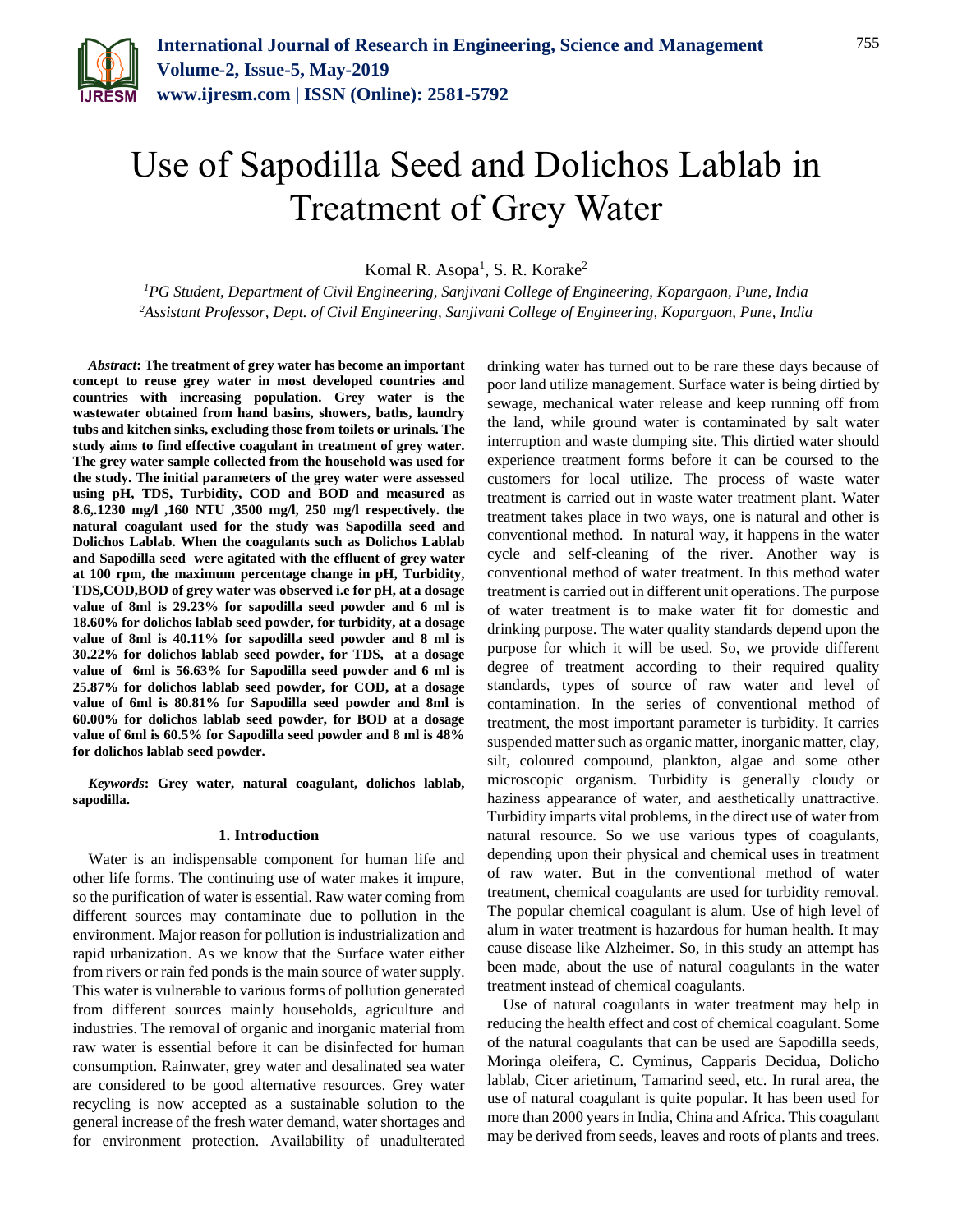

So natural coagulant has potential in water treatment because of their low cost, easily availability, multifunctional, biodegradable and eco-friendly characteristics. In chemical coagulation add a primary coagulant, poly Aluminium chloride (PACl) to increase the flow formation in flocculation process. Coagulation and flocculation have difference in rate of mixing. In the process of coagulation add coagulant and mix with high rate of rotation so that negative charged chemical attracts positive charge impurity on it. After coagulation we reduce the rate of mixing so that time of contact will increase. After this process, filtration takes place so that the filterable material can be removed easily. Generally, the used inorganic chemical is Aluminium. It can be costly as they are needed in excess. It also contributes to Alzheimer disease. It is, in this way, alluring to supplant these chemical coagulants with plant-based coagulants gives effective results. Efficiency of Aluminium in cold water reduces when alkanity of that water react with Aluminium. It can affect human health and also affect the environment. For determining the optimum dose of coagulant, we use jar test apparatus. Jar test helps to perform the coagulation as well as flocculation process. To eliminate the effect of chemical coagulant we use naturally occurring coagulant in the water coagulation process. Some of the natural coagulants that can be easily found are Sapodilla, Moringa oleifera, C. Cyminus, Capparis Decidua, Dolichos lablab, T. foenum-graecum, Cicer arietinum, Tamarind seed etc. Seeds of T. foenum-graecum contain materials that can act as effective natural coagulant. The natural coagulant present in T. foenum-graecum shows its coagulation efficiency at neutral ph. Sapodilla has been observed to be palatable as well as utilized as a coagulant in grey water treatment.

# **2. Materials and methods**

*A. Preparation of fine seed powder*



Fig. 1. Dolichos lablab

Dolichos lablab and sapodilla seeds were obtained from local market of Sangamner city. The whole seeds of Sapodilla seed, and Dolichos Lablab were ground to fine powder using a grinder. All ground materials were sieved through 0.4 mm membrane sieve and the fraction with particle size less than 0.4 mm was used in experiments. Dolichos lablab beans were brought from local market of Sangamner city, these beans were sun dried for 10 hours the seeds of Dolichos lablab were obtained by removing external shell the seed kernel so obtained were crushed and then grinded to fine powder by means of domestic food blender.

Sapodilla seeds was obtained from Sangamner city, these are hard in nature they were grinded to fine powder.



Fig. 2. Sapodilla seeds

# *B. Preparation of the extract*

The 10 g of fine powder was mixed well with 100 ml distilled water solution and the suspension was stirred using a magnetic stirrer for 10 minutes for homogeneous mixing. The solution was prepared fresh before each set of experiment.



Fig. 3. Preparation of sample

# *C. Collection of grey water sample*

The grey water was collected from household and the characteristics of grey water was found out by carrying out various test.



Fig. 4. Collection of grey water sample

# *D. Experimental process*

#### *1) Jar test*

The coagulation process was done by jar test experiment.500 ml of grey water was taken in each beaker having capacity of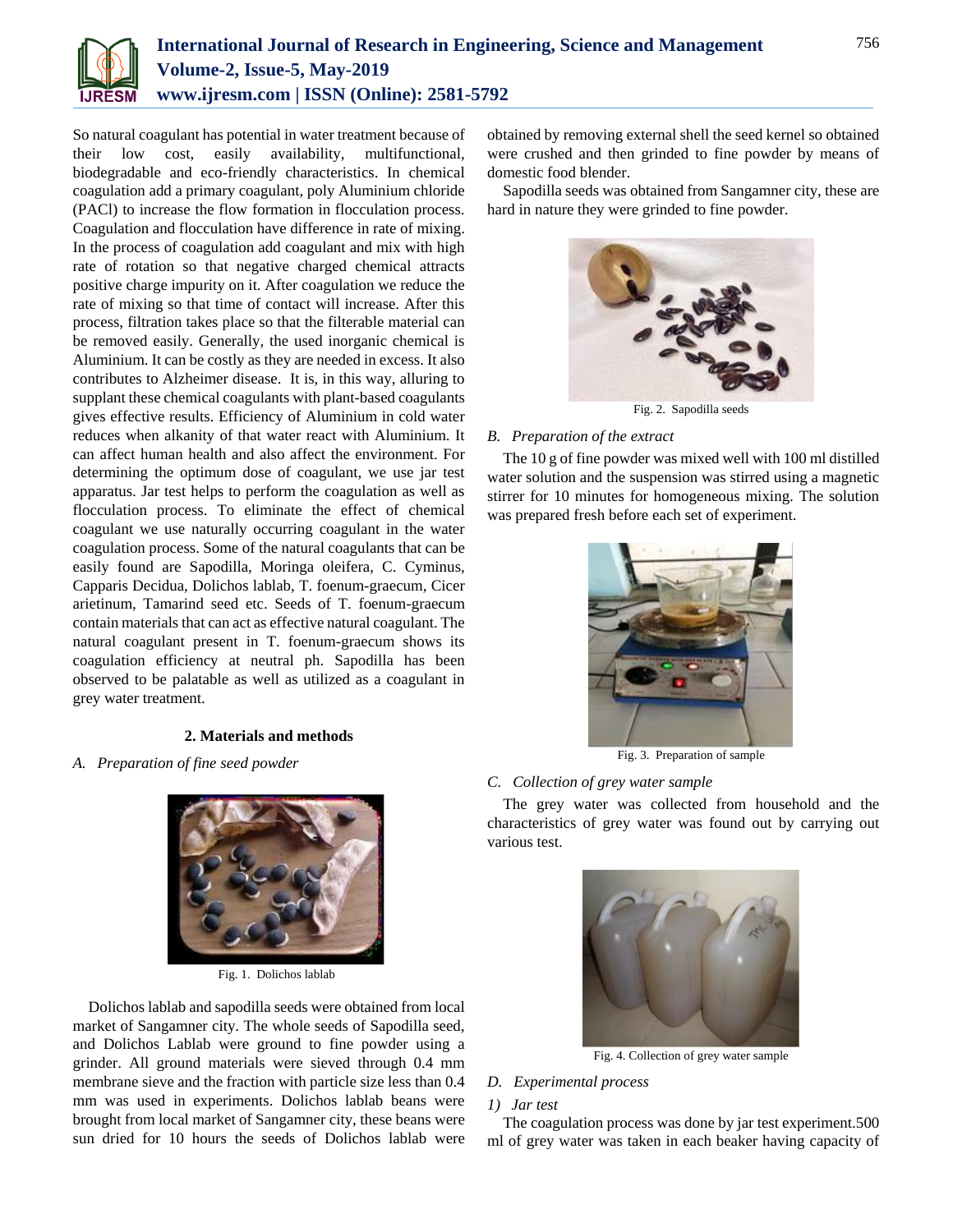

# **International Journal of Research in Engineering, Science and Management Volume-2, Issue-5, May-2019 www.ijresm.com | ISSN (Online): 2581-5792**

1L, different concentration of Sapodilla seed and Dolichos lablab were used varying from 50 mg/l to 100 mg/l. Rapid mixing was carried out first at 300 rpm speed for 1 minute and then slow mixing at 40 rpm speed for 30 minutes. the stirrer was then switched off and follow up by sedimentation for 30 minutes. The outlet was analysed for PH, turbidity, TDS.



# Fig. 5. Jar test apparatus

# *2) Turbidity*

Turbidity of sample was measured before and after treatment using a turbidity meter in accordance with the international method of water quality measurements. Vile of turbidity meter was washed with help of distilled water. turbidity meter was calibrated before test with the help of standard solution. The sample of water was poured in the vile and turbidity of the sample was noted.

*3) P H*

After the jar test experiment, the sample of water were collected from all the jars. first the pH meter was calibrated by different pH samples with help of standard solution of pH 4,7 and 10.A probe of pH meter was washed with help of distilled water and then the pH of sample was noted.

# *4) TDS*

10 g of each powdered coagulant were mixed with 500 ml grey water sample taken in a 1000 ml beaker. Then the suspensions were mixed rapidly with a Ssuspensions were allowed to stand without any disturbance for 60 minutes. Finally, the supernatant was filtered through Whatmann 40filter paper. Similar procedure was carried out for different time intervals. Total dissolved solids determined for the filtered water and the analysis was carried out according to standard methods (APHA-AWA-WPCF, 1992)

Percentage of decrease in TDS =  $100 \times$  (Initial Value – Final Value) / Initial Value.

# **3. Results and discussion**

Common contaminants found in grey water are salts, food particles, oil, surfactants, microorganisms. Indeed the grey water characteristics are highly variable as influenced by factors such as lifestyle, social and cultural behaviour of residents, and water availability. Grey water sample obtained was analysed before treatment various initial investigation has been carried out by conducting test such as pH, turbidity, BOD, COD and TDS.

# *A. Before treatment*

| Table 1                                          |                 |                       |  |
|--------------------------------------------------|-----------------|-----------------------|--|
| Characteristics of Grey Water used for the study |                 |                       |  |
|                                                  | Parameter       | Initial Investigation |  |
|                                                  | PH              | 8.6                   |  |
|                                                  | $COD$ (mg/l)    | 3500                  |  |
|                                                  | $BOD5$ (mg/l)   | 250                   |  |
|                                                  | $TDS$ (mg/l)    | 1230                  |  |
|                                                  | Turbidity (NTU) | 160                   |  |

#### *B. pH*

When the coagulants such as Dolichos Lablab Seed powder, Sapodilla seed powder were agitated with grey water at 100 rpm, the percentage change in pH of the coagulants obtained is as below: Based on the readings obtained during the practical and the observations, it can be calculated that with the increase in the doses the pH reduction increase and the maximum percentage reduction of pH in obtained at a dosage value 8ml is 29.23% for sapodilla seed powder and 6 ml is 18.60% for Dolichos lablab seed powder for grey water. Graph Shows that, with the further increase in doses, pH percentage reduction which can be easily visualized from the graph.



Fig. 6. Variation of the pH for different dosage of Dolichos Lablab and Sapodilla seed powder

*C. Turbidity*



Fig. 7. Variation of the Turbidity for different dosage of Dolichos Lablab and Sapodilla seed powder

When the coagulants such as Dolichos Lablab, Sapodilla seed powder were agitated with the effluent of grey water at 100 rpm, the percentage change in Turbidity of the coagulants obtained is as below: Based on the readings obtained during the practical and the observations, it can be calculated that with the increase in the doses the turbidity reduction increase and the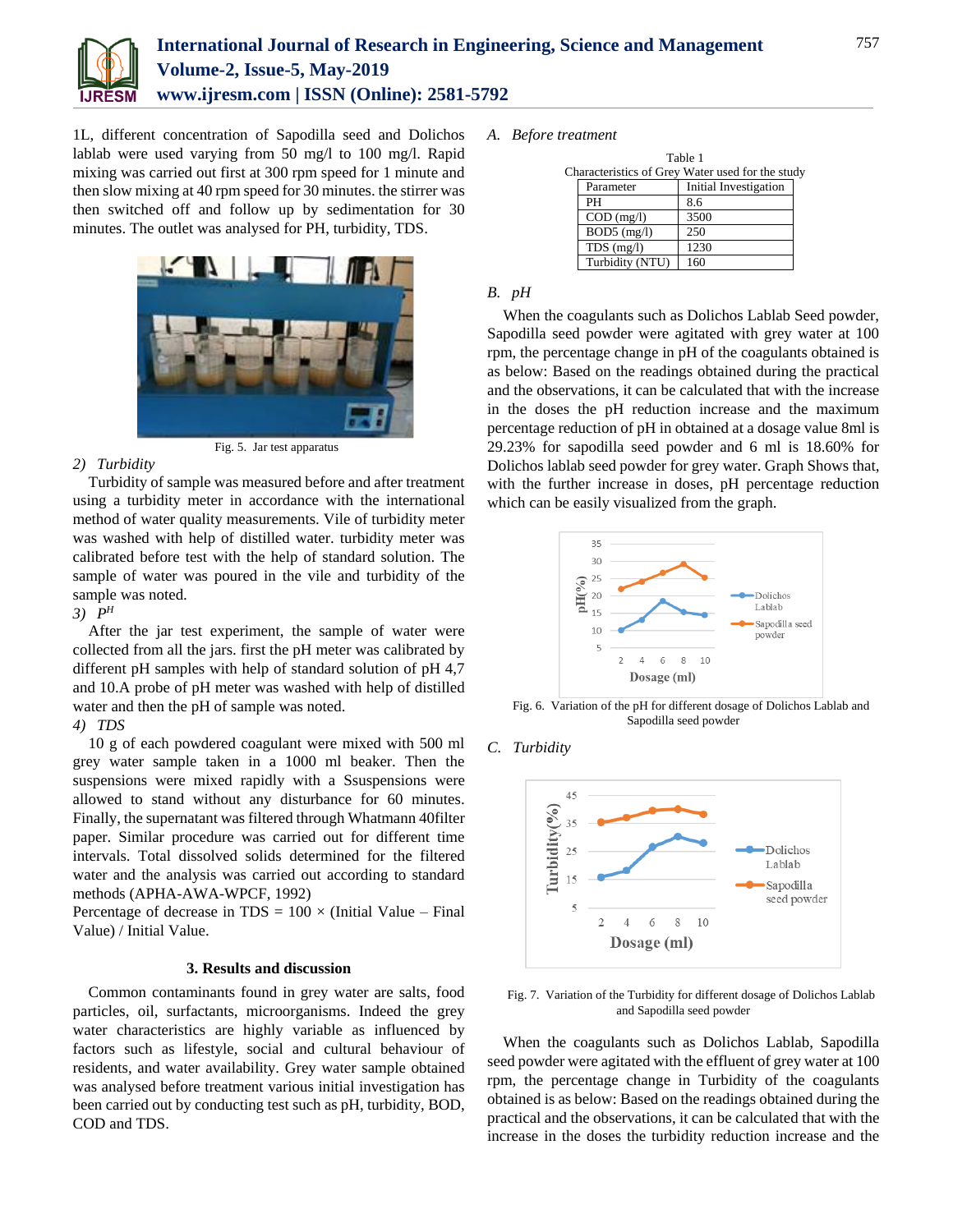

maximum percentage reduction of turbidity is obtained at a dosage value 8ml is 40.11% for sapodilla seed powder and 8 ml is 30.22% for Dolichos Lablab seed powder for grey water. Graph Shows that, with the further increase in doses, Turbidity percentage reduction decrease which can be easily visualized from the graph.

# *D. TDS*

When the coagulants such as Sapodilla seed powder, Dolichos lablab seed powder were agitated with the effluent of grey water at 100 rpm, the percentage change in TDS of the coagulants obtained is as below: Based on the readings obtained during the practical and the observations, it can be calculated that with the increase in the doses the TDS reduction increase and the maximum percentage reduction of TDS in obtained at a dosage value 6ml is 56.63% for Sapodilla seed powder and 6 ml is 25.87% for Dolichos lablab seed powder for grey water Graph Shows that, with the further increase in doses of Dolichos lablab, TDS percentage reduction decrease which can be easily visualized from the graph.



Fig. 8. Variation of the TDS for different dosage of Dolichos Lablab and Sapodilla seed powder

# *E. COD*



Fig. 9. Variation of the COD for different dosage of Dolichos Lablab and Sapodilla seed powder

When the coagulants such as Dolichos Lablab, Sapodilla seed powder were agitated with the effluent of grey water at 100 rpm, the percentage change in COD of the coagulants obtained is as below: Based on the readings obtained during the practical and the observations, it can be calculated that with the increase in the doses the COD reduction increase and the maximum percentage reduction of COD in obtained at a dosage value 6ml is 80.81% for Sapodilla seed powder and 8ml is 60.00% for Dolichos Lablab seed powder for grey water. Graph Shows that,

with the further increase in doses of Dolichos Lablab, COD percentage reduction decrease which can be easily visualized from the graph.

#### *F. BOD*

When the coagulants such as Dolichos Lablab seed powder, Sapodilla seed powder were agitated with the effluent of grey water at 100 rpm, the percentage change in BOD5 of the coagulants obtained is as below: Based on the readings obtained during the practical and the observations, it can be calculated that with the increase in the doses the BOD5 reduction increase and the maximum percentage reduction of BOD5 is obtained at a dosage value 6ml is 60.5% for Sapodilla seed powder and 8 ml is 48% for Dolichos Lablab seed powder for grey water Graph Shows that, with the further increase in doses, BOD5 percentage reduction decrease which can be easily visualized from the graph also.



Fig. 10. Variation of the BOD for different dosage of Dolichos Lablab and Sapodilla seed powder

# **4. Conclusion**

Generally, Alum is used as a coagulant for turbidity removal however over use of Alum may lead Alzheimer disease, thus natural coagulants like Dolichos Lablab and Sapodilla seed powder may prove to be trustworthy grey water parameters removal. When the coagulants such as Dolichos Lablab and Sapodilla seed powder were agitated with the effluent of grey water at 100 rpm, the maximum percentage change in pH, Turbidity, TDS,COD,BOD of grey water was observed i.e 1.When the coagulants such as Dolichos lablab and Sapodilla seed powder were agitated with the effluent of grey water at 100 rpm, the maximum percentage change in pH of grey water was observed by using Sapodilla seed and Dolichos lablab powder i.e. 29.23% for 8 ml dose and 18.60% for 6 ml dose applied as a coagulant respectively. 2. By using Sapodilla seed powder and Dolichos lablab seed powder it is observed that, maximum percentage removal of turbidity was found 40.11% removal for 8 ml of dosage of Sapodilla seed powder and 30.22% removal for 8 ml dosage of Dolichos lablab powder.3. Coagulating with Sapodilla Seed Powder attained 80.81% removal efficiency for 6 ml dose, while with the Dolichos lablab seeds attained removal efficiency up to 60.00% for 8 ml of dose. 4. The maximum reduction of BOD5 found to be 60.5% and 48% by Sapodilla seed powder and Dolichos lablab seed powder respectively. 5. The result obtained through Sapodilla seed